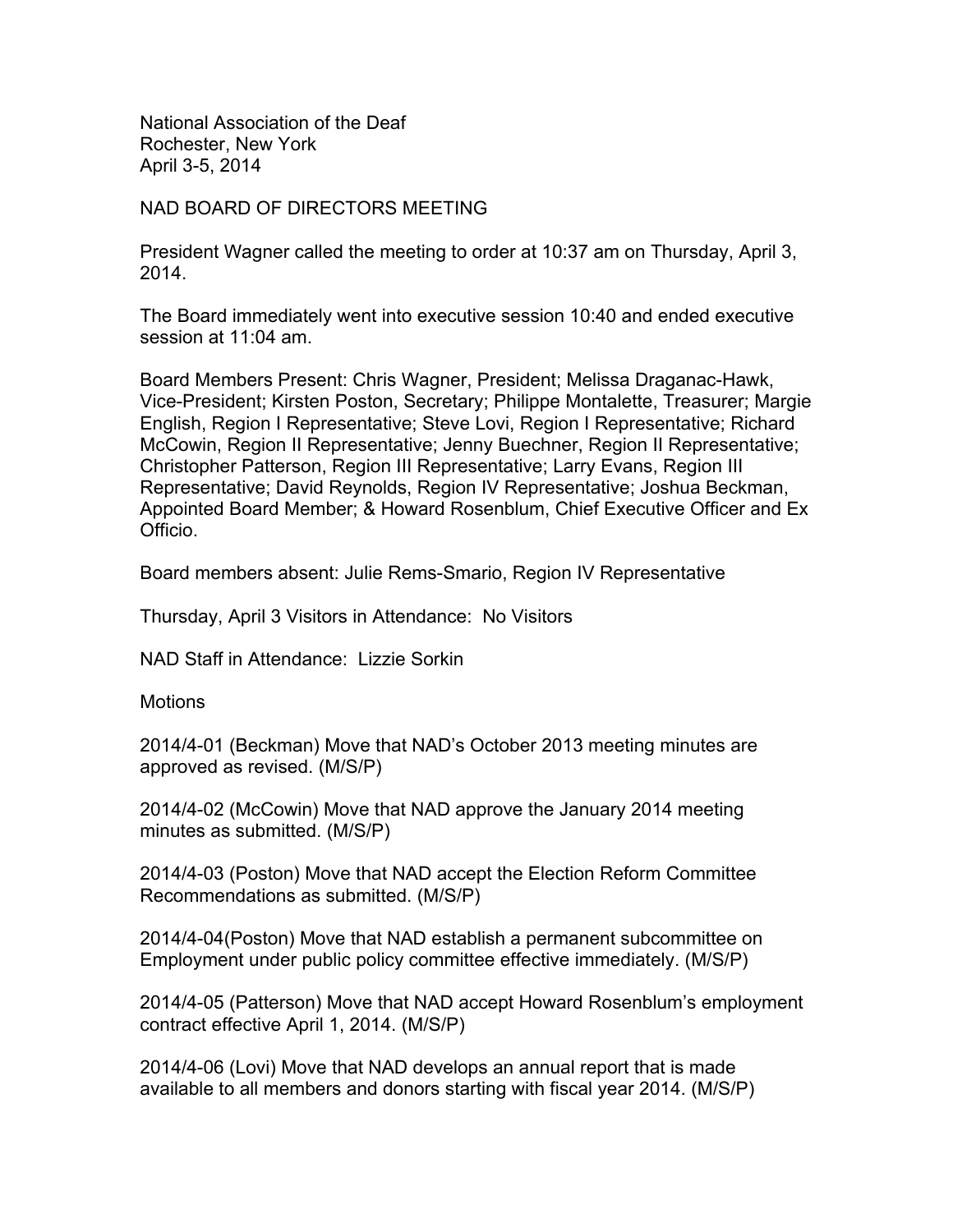President's Report (Chris Wagner)

President Wagner shared that since January, the focus has been on deaf education and expressed concerns shared by the Coalition of Private Schools for Deaf Children regarding its school funding and the OPTION schools. He also shared with the Board his visits with several schools across the country.

Based on the board's decision in January, letters were sent to schools with current or upcoming leadership vacancies, expressing the NAD's concerns in regards to transparency and the search process. Wagner and Rosenblum was invited to meet with the Rochester School for the Deaf (RSD) Board where they discussed concerns regarding the school's search process for a new Superintendent. The NAD also had emphasized the importance of selecting the most qualified person. In regards to legislation on the state level, there has been a lot of action in regards to residential school viability and governance.

Wagner and Rosenblum attended an RID Board meeting with Dennis Cokely to discuss concerns related to the validation and reliability of the current NIC testing system. In addition, they participated in the RID-NAD Certification Committee meeting. The final recommendations in regards to the NIC testing were submitted by the Certification Committee and was shared with the NAD Board. President Wagner appointed four NAD representatives to serve on the RID – NAD Code of Professional Conduct Review Committee. They are Steven Florio of Rhode Island, Benro Ogunyipe of Illinois, June McMahon of Florida and Emmett Hassen of Arizona.

Dr. Darlene Zangara of South Dakota was appointed to RID's Certification Committee joining Judith Gilliam and Bobbie Beth Scoggins as NAD Representatives. RID is expected to complete its Job Task Analysis and has set a completion date for the new NIC in 2016.

President Wagner is currently seeking NAD Representatives to serve on the RID Professional Development Committee and Ethics Practice Committee. Four representatives are needed to serve on each committees. Wagner and Rosenblum are currently working with RID who plans to host their Region 2 Conference concurrently with the NAD Conference.

Wagner attended a hearing at the Federal Communications Commission (FCC) regarding quality of captioning.

Wagner led the board on a Mock Council of Representatives (COR) session to provide training to new board members on what to expect at this year's COR.

CEO's Report (Howard Rosenblum)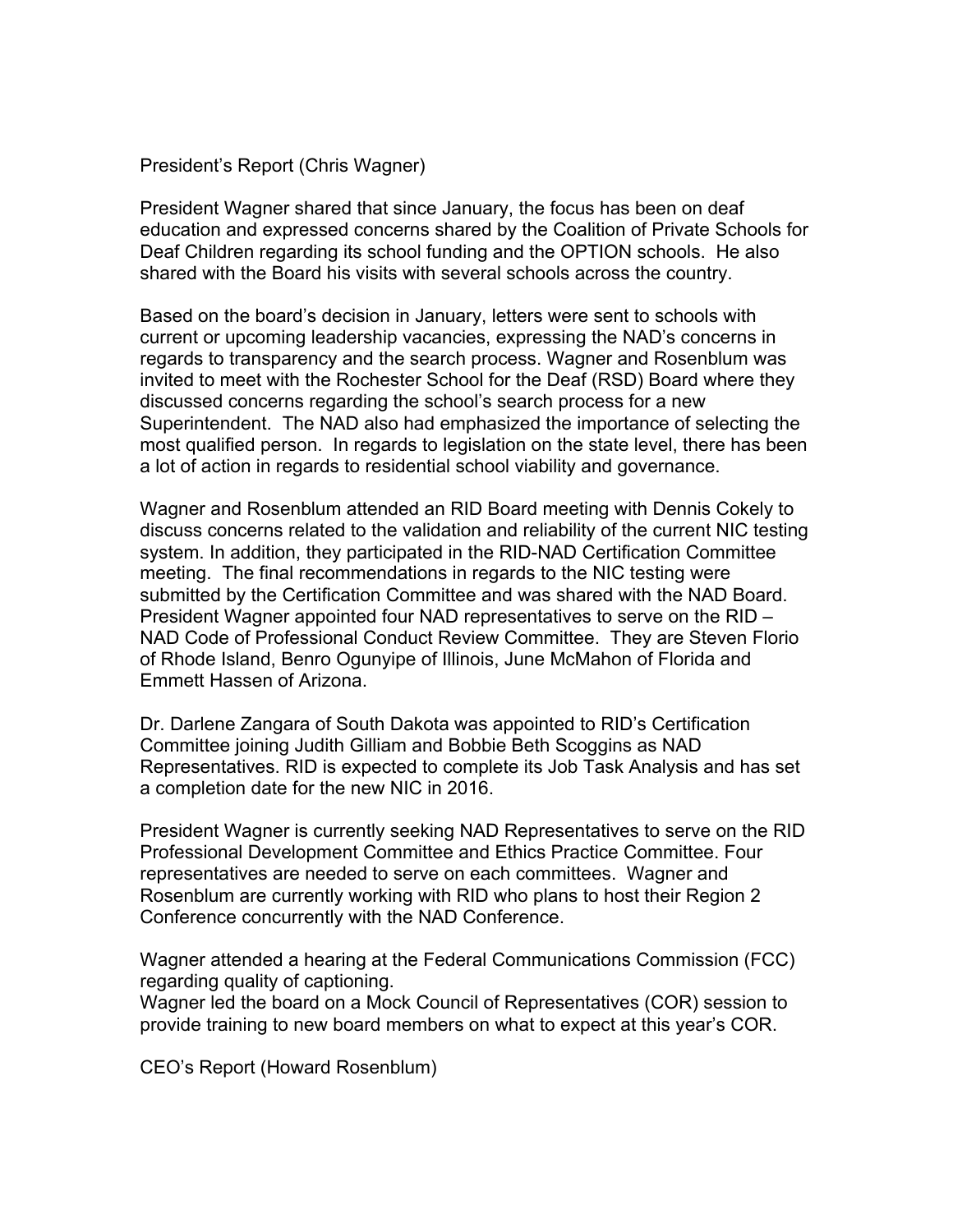Rosenblum reported on the NAD Database Deficiencies Plan of Action: The new system is being tested by HQ for conference purchases to determine any problem issues that may occur. All membership data will be transitioned over the next few months to the new CIVIC CRM system.

The NAD HQ has begun to rollout a series of marketing efforts, which includes #Handwaves, Quote Mondays, Throwback Thursdays, and much more.

We have contracted work with Jessica Thurber to overhaul the look of the NAD website, brochure, letterhead, envelopes business cards and other media materials. The goal is to have everything in place prior to the conference.

Additionally, we have accomplished several high profile events that have raised visibility of the NAD to new levels never before achieved. These events include NAD being ranked in the top 10 of Philanthropedia for organizations serving people with disabilities; the publicity with the Super Bowl and Amber Zion (including the space we were given on AOL website and the PepsiCo website, as well as the television and Internet attention that was given to us); and the Breakthrough Awards Gala which brought us an incredible amount of attention in Hollywood and throughout social media.

We continue to implement our Legal Referral system, which allows us to take on more cases across the entire country. More importantly we are better able to refer customers who require assistance that NAD LAC cannot provide.

Financial reports continue to be timely for the entire fiscal year with the exception of April.

Rosenblum has reported that he submitted a request to the board to reconsider the American Society of Association Executives (ASAE) certification requirement, and will be discussing with the Executive Committee.

Finance Report (Phillippe Montalete)

Treasurer Montalette shared with the board the financial reports that were approved by the Finance Committee and is pleased to announce NAD has managed to stay within the budget for the fiscal year. The NAD has closed its fiscal year and will now prepare for its annual audit. Upon completion of the audit, it will be reported back to the Board.

#### Vice President Report

Draganac-Hawk reported that the board will sponsor a two-day Privilege training session at NAD Headquarters on May 17-18. The board has come close to reaching its goal of completing 40-hours of Privilege training as required by the Delegates at NAD 2012 conference. In addition, Maryland Association of the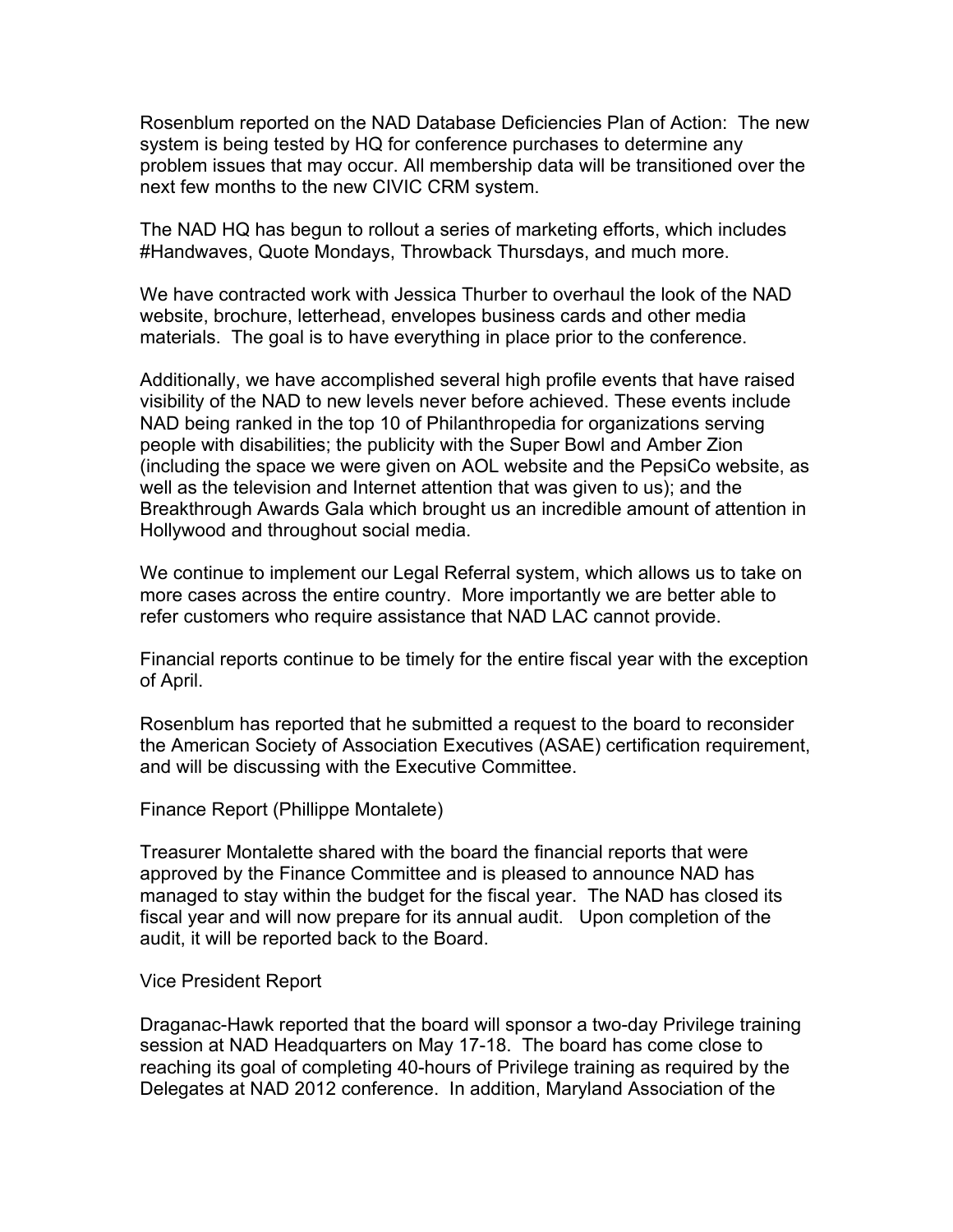Deaf (MDAD) will host a town hall meeting with the NAD on the evening of May  $17^{th}$ .

### Regional Board Reports

Region I

Lovi reported that there is a focus on interpreter licensure bill issues in Vermont. Maryland has several legislative bills related to Digital Library in the works.

## Region II

Buechner and McCowin reported in Iowa there continues to be a State School for the Deaf Superintendent Search.

In Ohio there is a bill currently underway that will require individuals to submit a grievance to businesses for not providing accommodations prior to filing a civil claim. This bill is in violation of the ADA.

In South Dakota, a bill is being introduced in the legislature to require health insurance companies to cover the cost of audiology services for children including the cost to obtain hearing aid devices.

Region III

Evans and Patterson shared that Florida Association of the Deaf has held a Deaf Awareness Day at the Capitol of South Carolina to push for Interpreter Licensing on March 25.

North Carolina Association of the Deaf conference was held on February 21-22. Evans reported that there was an Advocacy Day for Access and Independence at the Capitol in South Carolina on March 14.

Craig Blevins was recently elected President of South Carolina Association of the Deaf.

Evans reported that for the Senior Citizens Luncheon scheduled for the NAD conference, the tentative Master of Ceremonies is Al Couthen. The luncheon topic will be "Surviving the World War II Holocaust." The keynote speaker will be Lilly Shirey of Florida.

Evans announced the 2014 Elections Committee: Larry Evans, Chair; Jenny Buechner, Vice Chair; and Bobbie Beth Scoggins, Past. They are currently working with the Headquarters to get the election procedures prepared for the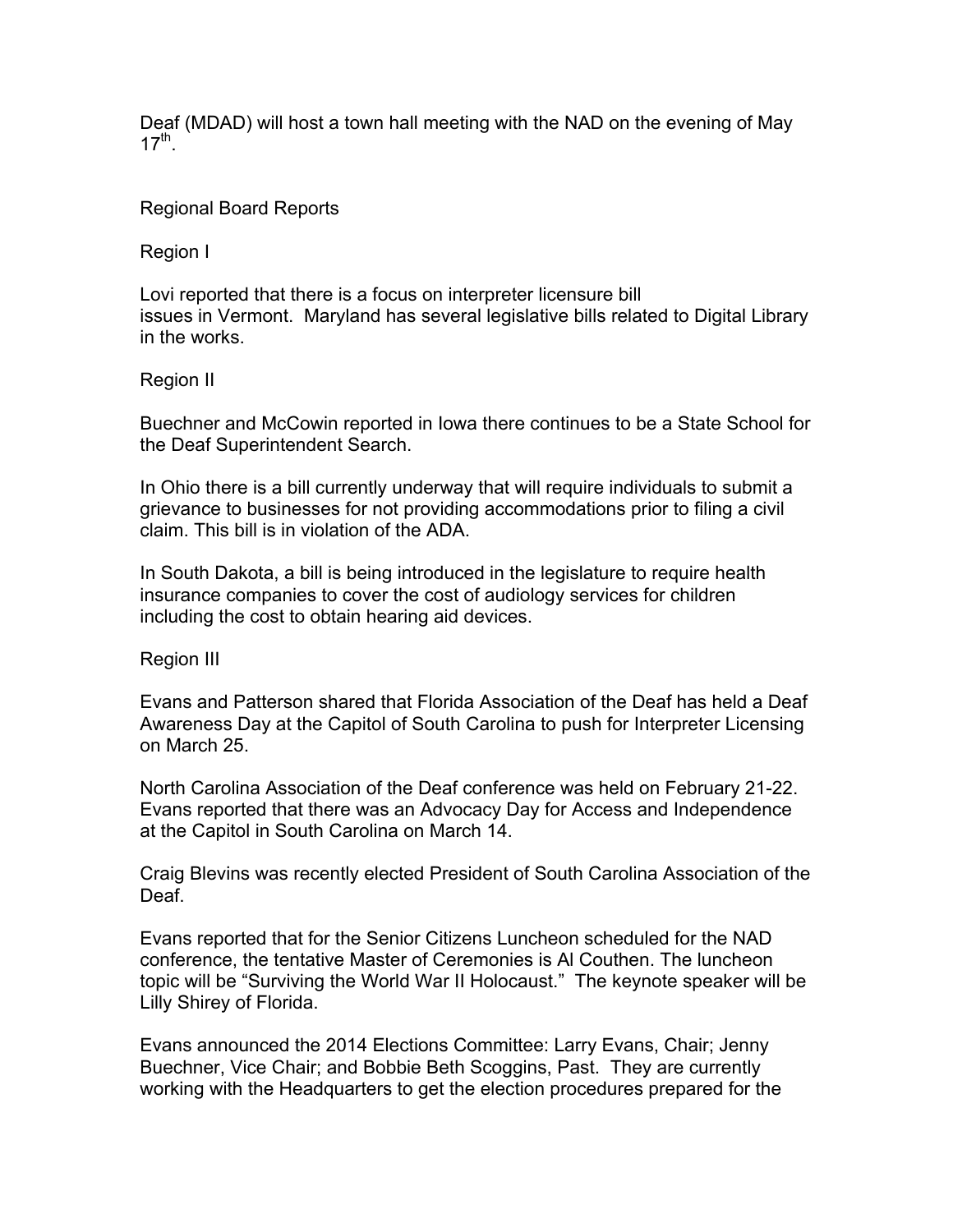conference. The following information is now available on the website. 1) Board Candidates information, 2) Call for Candidates, 3) Election Policies and Procedures.

Evans reported that the committee did a great job putting together the preliminary pieces of the elections process.

#### Region IV

Reynolds reported that NAD Breakthrough Award Gala was a huge success. Reynolds reported that NAD has made some impact and are making the difference. NAD is now "on the map" in Hollywood, letting them know that we exist, are concerned, and want Hollywood to "change their perspective" and be open to all the Deaf talented actors and filmmakers. NAD needs to continue our work there in the media arena. The power of films and social media can change things even more faster if we show our Deaf Centric perspective, beliefs, values, and cultures, and especially about our beautiful language, American Sign Language (ASL). We must continue to promote the changes there and growth respecting and cherishing our language and culture. John Maucere and Constance Marie emceed the whole night. Marlee Matlin, Deanna Bray, and many others were there celebrating with us. Marlee gave a beautiful receiving award speech about how she really cherishes being Deaf, our language ASL, and thanking us all and NAD for being there all through the years since 1880. She believes that NAD must continue our involvement with Hollywood.

In Arizona, there has been an ongoing situation related to Arizona School for the Deaf and the Blind (ASDB). Reynolds reported that Region 4 Board members as well as several other NAD Board members has provided support to AZAD board members in their legislative and advocacy efforts. Another situation has occurred in the state of Hawaii, where a bill may affect the Hawaii Center for the Deaf and Hard of Hearing, Aloha Association of the Deaf have been active in putting a stop on the bill.

Region 4 state association leaders have chosen to come together via video conferencing to prepare for the 2014 NAD conference.

Reyolds shared with the board that Mabs Holcomb had recently passed away. Both Mabs and her husband, Roy Holcomb, were very active in the NAD for many years.

The board pauses for Lunch at 12:15 pm

Wagner resumes meeting continued at 1:06 pm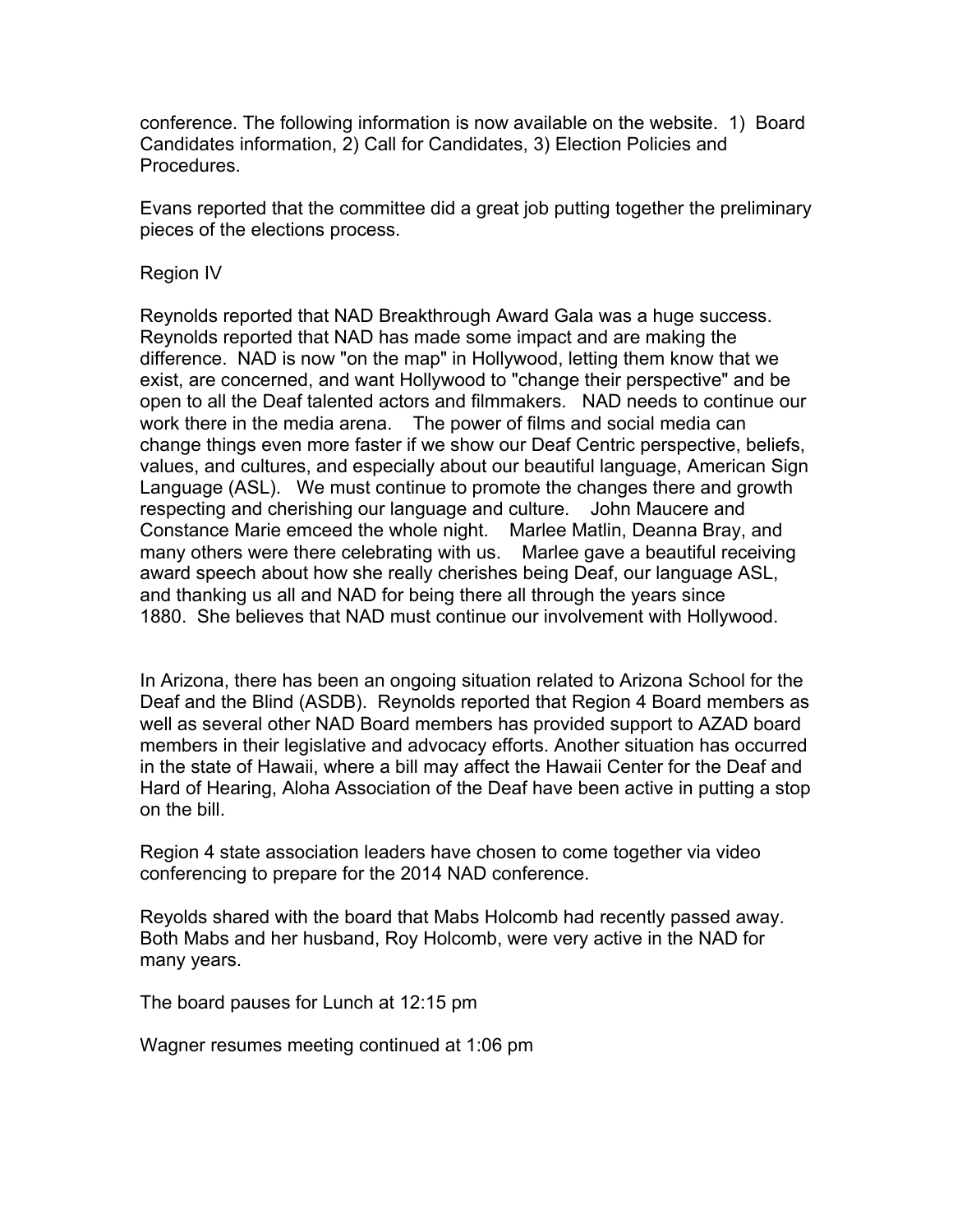Diversity Strategy Team Final Report (Richard McCowin) McCowin provided the following final recommendations from the Diversity Strategy Team:

- Provide a training workshop on strategic planning for the members of DST at 2014 NAD Conference in Atlanta.
- Encourage a few members of DST to attend and provide diversity workshop/presentation at any conference hosted by national organizations of diverse populations

Youth Strategy Team Final Report (Joshua Beckman)

Beckman reported that he met with Allie Rice to make plans for Jr. NAD. The focus was to work on several new manuals such as deaf schools, mainstream, and local schools. Began brainstorming on Metro Concept. Began making plans for YST and this continues to be a work in progress.

Employment Task Force Final Report (Kirsten Poston)

Poston reported that ETF submitted their final report and they have developed website content for the National Employment Resource Center. The ETF is in process of developing a series of short videos on employment maters.

Education Strategy Team Final Report (Howard Rosenblum)

Rosenblum reported the three committees of the Education Strategy Team, ASL/English Bilingual Schools and Programs, Deaf Schools/Programs and Mainstreaming, and Early Intervention are making progress on their action plans based on the NAD Priorities.

*Early Intervention*- Dr. Beth Benedict has provided a webinar on Early Intervention, and is making arrangements to speak at CEASD (via Gallaudet lunch), the committee is exploring EHDI grants, Deaf Mentor program collaboration and professional certification. Will provide feedback on the Parents Section next along with assisting with the Language Deprivation mandate.

*Deaf Schools/Programs and Mainstreaming*- Completed its action plan in collecting information- now working on sending out the survey to gauge "Educational Climate" to help with the "Save the Deaf Schools" priorities. We will be sending out to CEASD representatives, Education Advocates and parents via ASDC.

*ASL/English Bilingual Schools/Programs*- developed a blurb on ASL/English bimodal bilingual approach for the Parents Section, and will be meeting in person for two days to work on revising the "Dual Language" Position statement from the NAD website, along with reviewing schools and teacher preparation programs and developing model guidelines on bilingual schools/programs.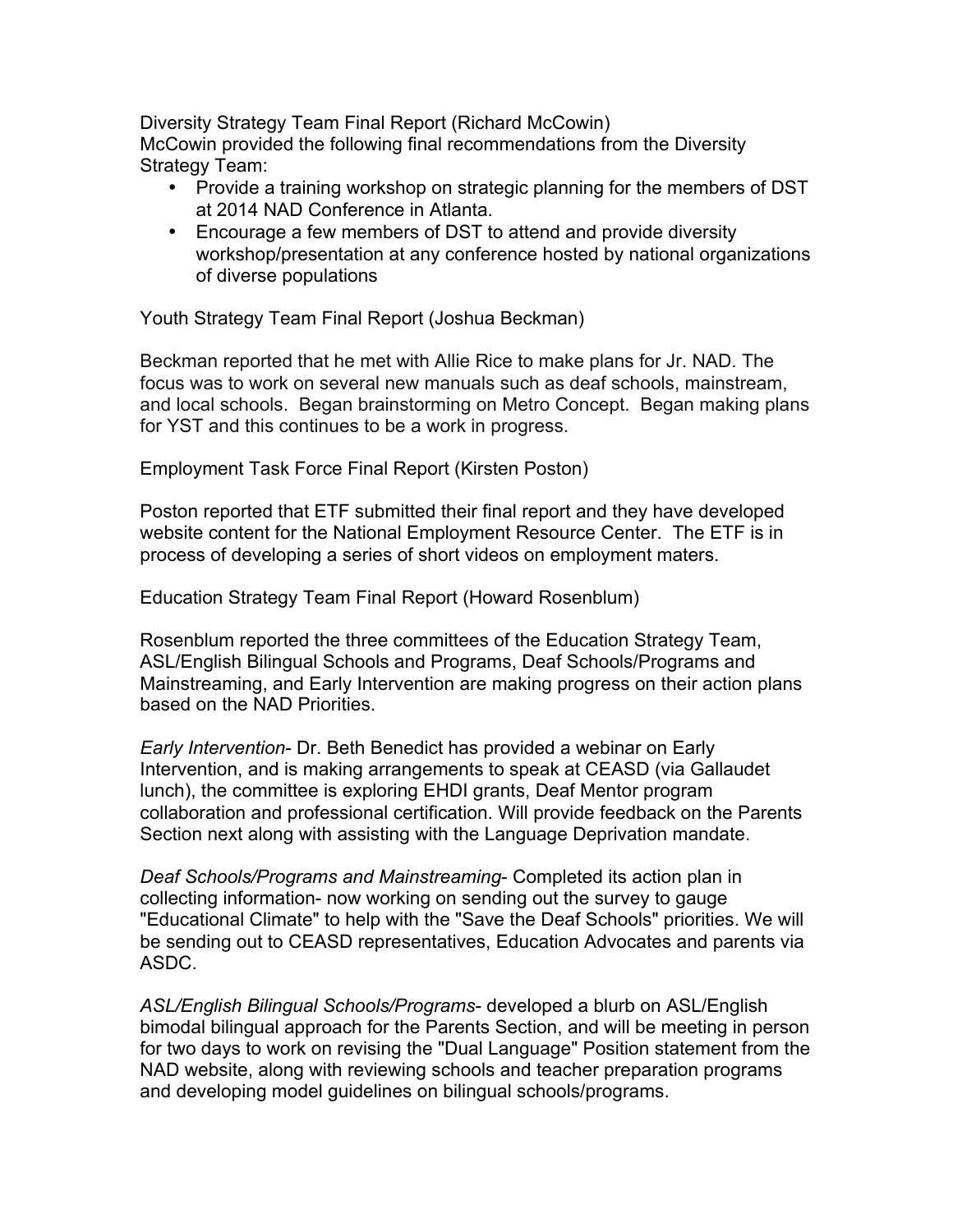The Education Strategy Team(EST) are still meeting every month to discuss the action plans and updates thereof. Next week they will be also discussing diversity issues for deaf schools/programs, as led by our CEASD representative John Serrano.

EST developed a letter to send out to schools re: superintendent search process and criteria. The letters were ready to go as of March 12th.

Significant progress on NAD priority (4)- 2010-2012- Deaf community involvement/employment in EHDI. EST Chair Tawny Holmes is on the NCHAM planning committee for the first Deaf Mentor Professional Learning Community meeting on February  $26-27$ <sup>th</sup>

EST is doing a final review on the Parents Section for NAD website (got feedback from parents to add more information, such as educational interpreters, Deaf plus resources, etc.

EST Education Advocacy presentation got accepted for ASDC conference in June at The Learning Center (MA), along with a roundtable discussion.

EST is finalizing Education Advocate training at the NAD conference.

EST is hosting a Movie Night at the EHDI conference with ASDC to show early intervention and education videos about children/parents' experience (Monday, April 14 at 7 p.m.). EST will also have a NAD booth at EHDI.

EST finalized date and location of the Parents Gathering at the NAD conference (co-hosted by ASDC).

Erin Esposito, NTID Lecturer and Executive Director of Advocacy Services for Abused Deaf Victims, gave a presentation to the Board on Privilege Domestic Violence and Community Accountability. Board members joined in the discussion.

Donna Lange and Myra Pelz of NTID shared with the Board its DeafTec Resource Center for high schools and community colleges that educate deaf and hard of hearing students in STEM-related programs and for employers hiring deaf and hard of hearing individuals.

President Wagner ended the meeting at 5:00 pm Thursday, April 3, 2014

President Wagner began the meeting at 10:12 am Friday, April 4, 2014

Board Members Present: Chris Wagner, President; Melissa Draganac-Hawk,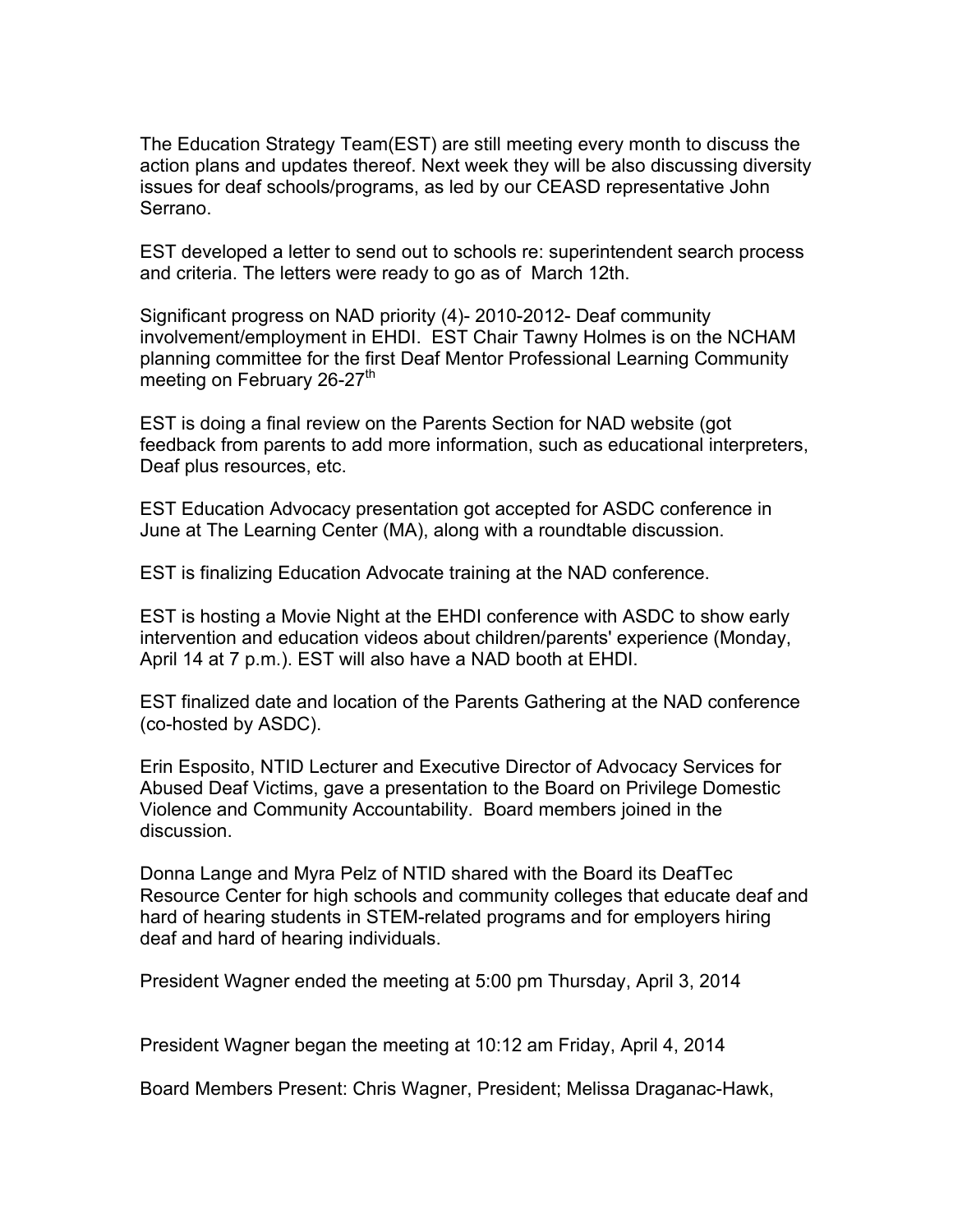Vice-President; Kirsten Poston, Secretary; Philippe Montalette, Treasurer; Margie English, Region I Representative; Steve Lovi, Region I Representative; Richard McCowin, Region II Representative; Jenny Buechner, Region II Representative; Christopher Patterson, Region III Representative; Larry Evans, Region III Representative; David Reynolds, Region IV Representative; Joshua Beckman, Appointed Board Member; & Howard Rosenblum, Chief Executive Officer and Ex Officio.

Board members absent: Julie Rems-Smario, Region IV Representative

NAD Staff in Attendance: Lizzie Sorkin

Friday, April 4 Visitors in Attendance: Dave Stahele, Paul Screeman

Public Policy Expert Group Final Report (Howard Rosenblum)

Rosenblum reported there has not been much work done on public policy because of focusing on the gala. Holmes worked with EST to help with the Language deprivation bill and academic bill. There mental health position statement hopefully will be approved before July (see PPG report) – three priorities NAD receives a lot of feedback related to child protective services. They will present at conference. Each PPC will do vlog for COR.

Elections Reform Task Force Final Report (Steve Lovi)

Lovi presented the following recommendations to the board on the Election Reform:

PRIORITY PROPOSALS

# **1) Priority Proposal: Proxy Vote during Elections**

NAD shall provide proxy votes to all NAD members by email or mail. All NAD members who must be at least one year of NAD membership is qualified to vote.

#### **The committee is against this proposal.**

Rationale: Committee does not agree with this priority because it would be virtually impossible to do, ensure it's validity, the time expended to make sure this takes place, and would violate the bylaws of NAD. Additionally the bylaws specifically state the election has to take place during the biennial conference.

# **2) Priority Proposal: Election (Update the NAD's Voting System)**

NAD shall amend bylaws to allow NAD regular members to vote independently of their delegates

Deadline: January 2014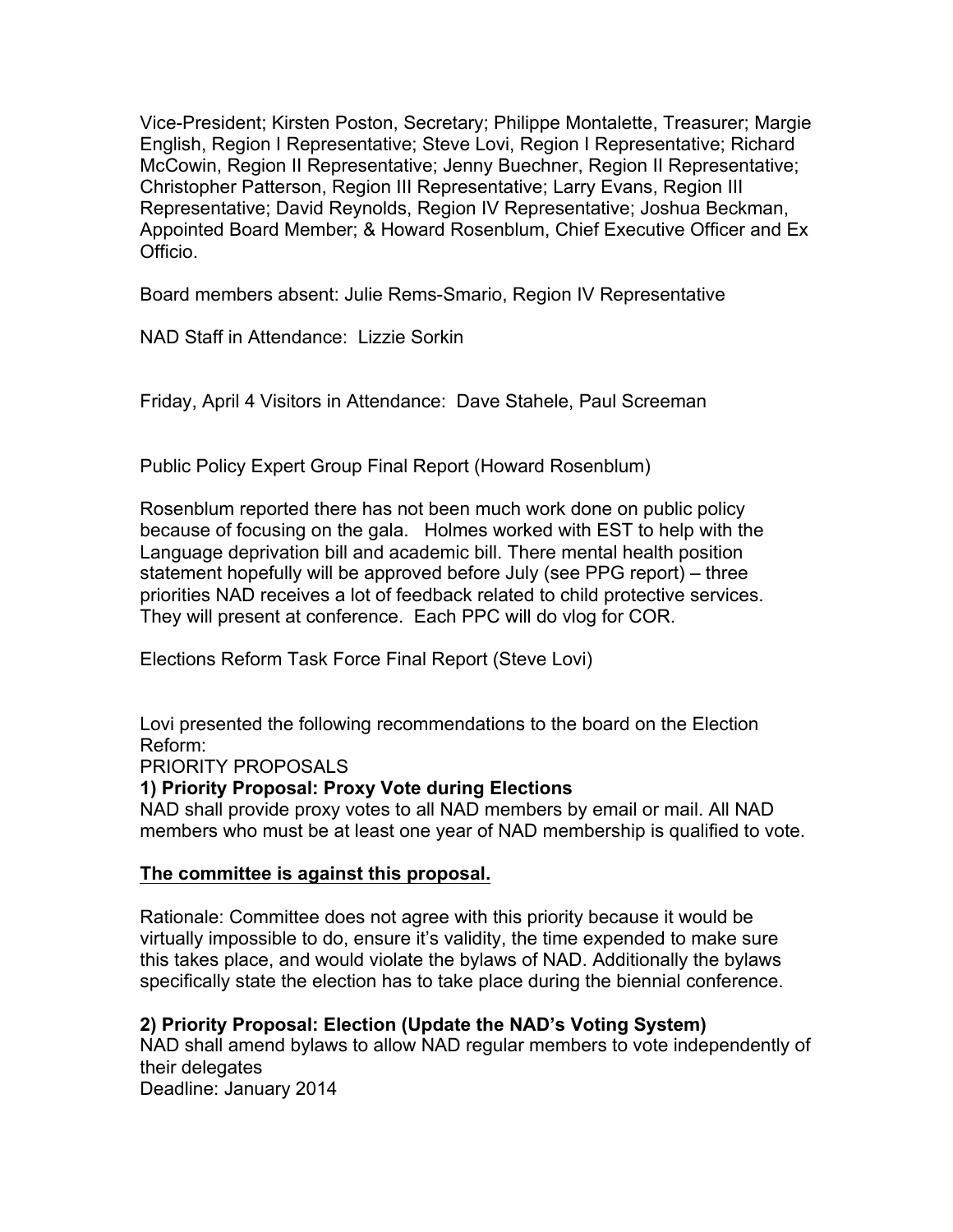#### **The committee is against this proposal**

Rationale: Committee members are not for this proposal. We are designed as a federation organization in which the State Association and Affiliates has the right to case a vote for officers of NAD board. Look at previous history of Fulton I, II, and III as further justification.

1) Election Reform Committee also proposes a **clarification of membership structure** within NAD to be posted on website: This will be submitted in a different proposal for NAD consideration. This will be called Addendum I

2) Election Reform Committee also proposes a **clarification on election procedure during the NAD Council of Representatives.** This will be submitted in a different memo, called Addendum II.

3) Election Reform Committee also proposes a **policy on social media for all candidates** for election of 2014. This will be submitted in a different memo, and be called Addendum III

4) Election Reform Committee also **proposed education series for all delegates who will be attending Council of Representatives** for each biennial conference, starting with the one in Atlanta, in July 2014.

Awards/Nomination Discussion

The board reviewed awards categories and was encouraged to make recommendations for award nominations as well as encouraging members in their respective regions.

Auction Updates (David Reynolds) Discussion followed regarding the Live / Silent Auction.

Board breaks for Lunch – Lunch provided by Rochester School for the Deaf

President Wagner begins meeting at 12:30 pm Friday, April 4, 2014

Council of Representatives/ Credentials Report (Steve Lovi)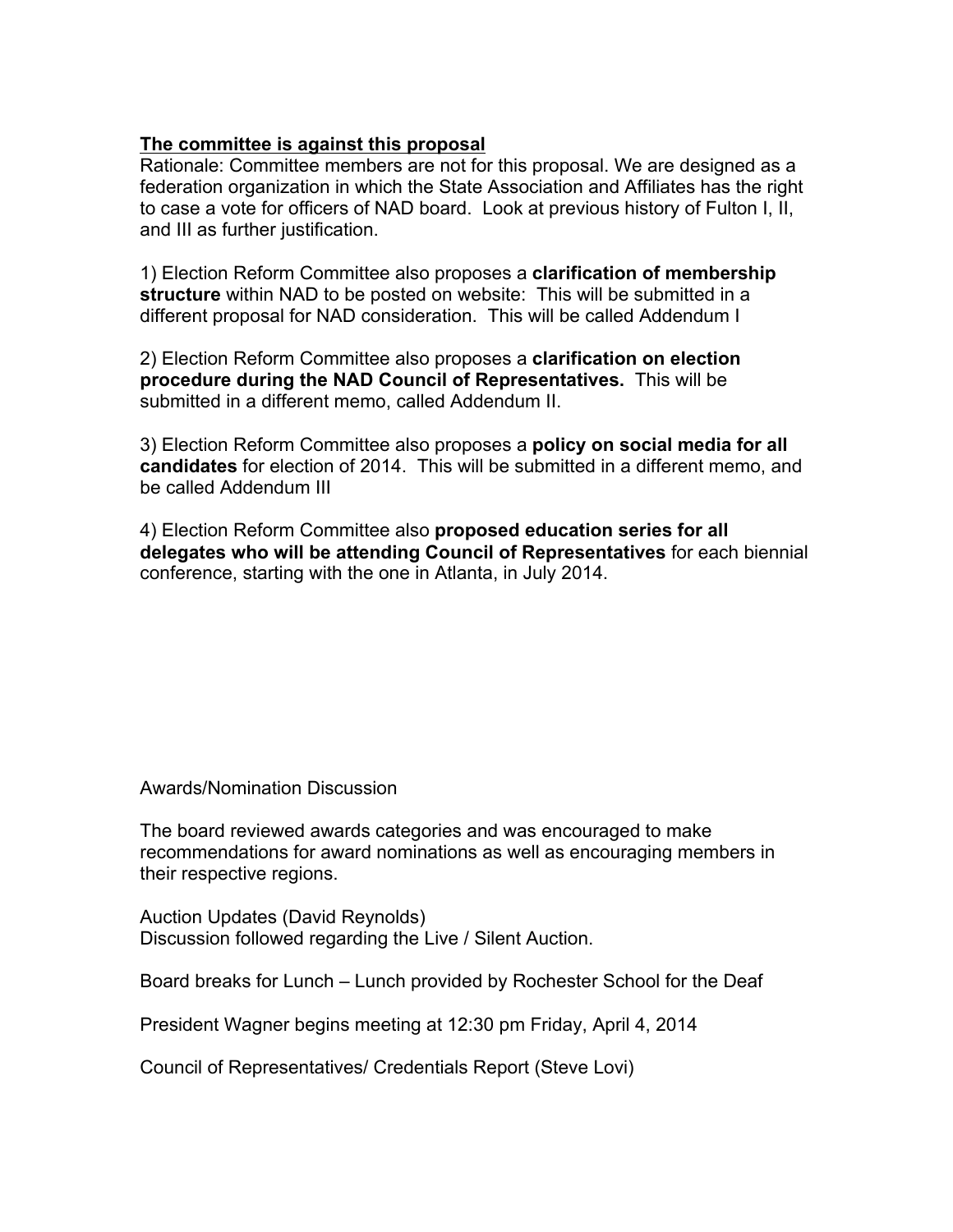Lovi reported that a total of 11 state associations and three organizational affiliates had submitted the list of delegates slated to attend the 2014 NAD Council of Representatives.

Priorities and Mandates Status Updates (Margie English) Three NAD Mandates

Mandate 1 (2012-KY-PUB-005)

Educate Housing Urban Development (HUD) on Cultural Acceptable Housing – ASL Inclusive

Rationale: NAD shall mandate government agencies to allow American Sign Language (ASL) to be considered a protected form of a diverse group that qualifies for low-income housing and / or senior housing.

Update: HUD rescinded its letter of findings against Apache ASL Trails and has agreed to give it the right to continue its deaf-friendly and accessible housing. NAD achieved this goal after many months of working with HUD and other organizations / allies, as well as inviting HUD representatives to the Deaf Seniors of America (DSA) conference in Baltimore, Maryland in August 2013. Much work remains to change HUD's policies regarding deaf friendly and accessible housing nationwide.

Mandate 2 (2012-KY-PUB-025) Informed Decision-making and Language Deprivation

Rationale: NAD shall set up a Headquarters Ad-Hoc Committee to develop a model state and federal legislation to prevent language deprivation.

Update: To support this effort, it was realized that such legislation requires strong supporting documentation including existing research on what language deprivation means and how it severely impacts the educational and social development of deaf students. The Education Policy Expert Group, with the leadership of Dr. Sean Virnig and Dr. Tom Humphries, has developed a comprehensive language deprivation position statement that will be used to support this model legislation. Based on this developed position statement, model legislation has been drafted and will be presented at the 2014 Biennial **Conference** 

Mandate 3 (2012-KY-GOV-005) Accountability Task Force

Rationale: NAD shall establish a seven-member Accountability Task Force (five members from regions / affiliates and two members from the NAD Board, with each member appointed by the five regions /affiliates to define process and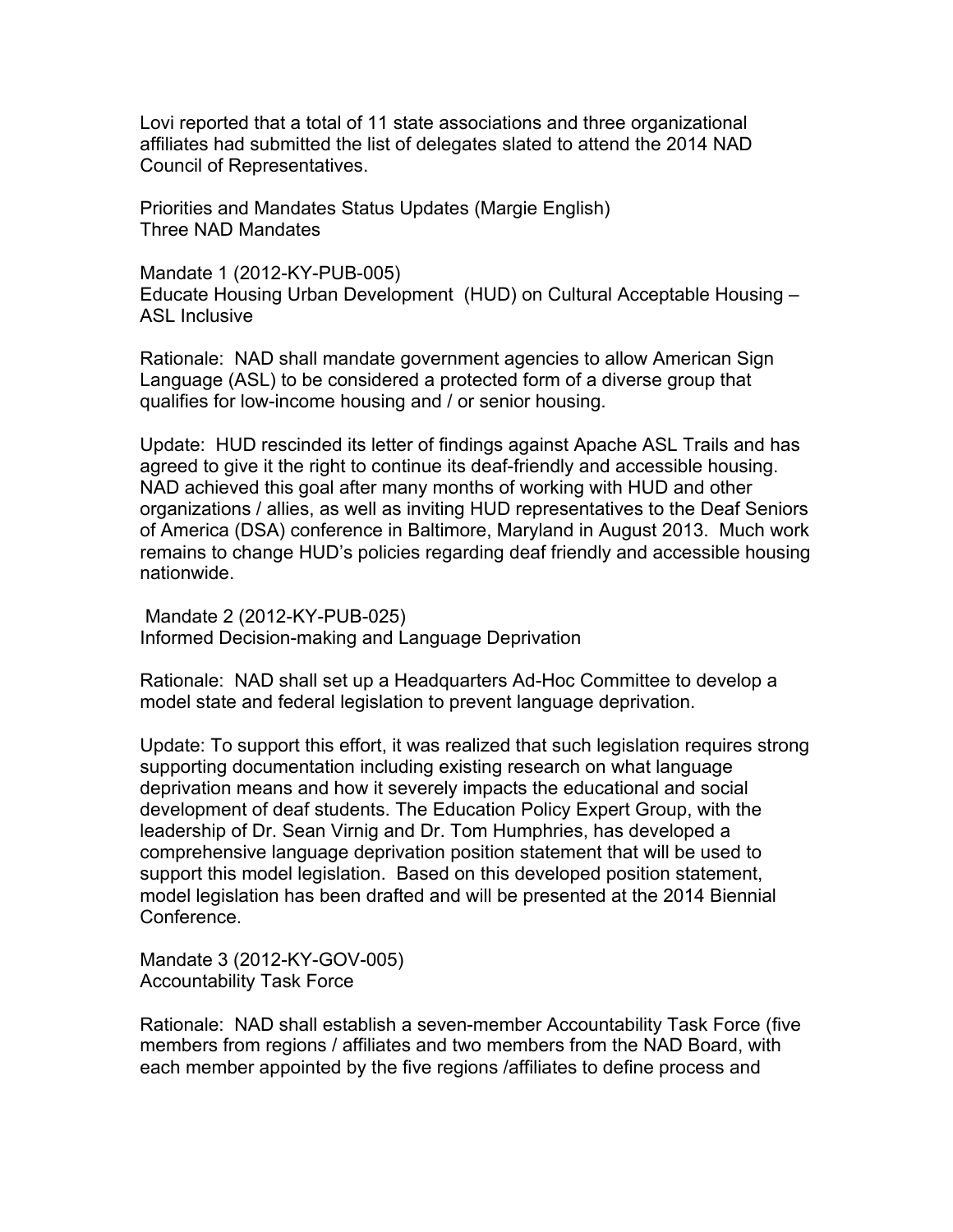success and to develop a way of measuring the progress and completion of the NAD priorities.

Update: The Accountability Task Force, led by Sean Gerlis, submitted its recommendations to the Board in April 2014 in regards to defining the process and success as well as development of appropriate tools to measure the progress and completion of the NAD priorities.

2012-2014 Priorities Priority Code: 2012-KY-PUB-002 2012-2014 Priority: Establishment of an Employment Task Force NAD shall, through coordination or partnership with other organizations, take the lead in establishing an employment task force for the Deaf and Hard of Hearing individuals in the United States, including a National Employment Resource Center for the Deaf and Hard of Hearing. Vision 2020: Objective 3.2; Objective 3.3; Objective 4.4.

Status: NAD established an Employment Task Force with various experts including individuals from the federal government, corporate, and non-profit organizations. This task force worked to determine ways to improve the employment status of deaf and hard of hearing individuals. Led by Sam Sepah, the task force created a report and developed a National Employment Resource Center (NERC), which will be available on the NAD website prior to the start of the NAD 2014 Conference.

Priority Code: 2012-KY-DEV-001 2012-2014 Priority: National Leadership Training Program NAD shall work with Bummy Leadership Institute (BLI) and California State

University, Northridge to resume leadership training following the model of National Leadership Training Program at CSUN and College of Professional Studies and Outreach (CPSO) at Gallaudet University.

Vision 2020: Objective 3.2; Objective 3.4; Objective 4.4.

Status: The NAD contacted all three entities. Gallaudet (BLI) and NTID expressed their support for a national leadership-training program, but were unable to provide financial support for this implementation. CSUN indicated that they were interested in the implementation of the program. NAD sent a letter of support to CSUN for their proposal to the University.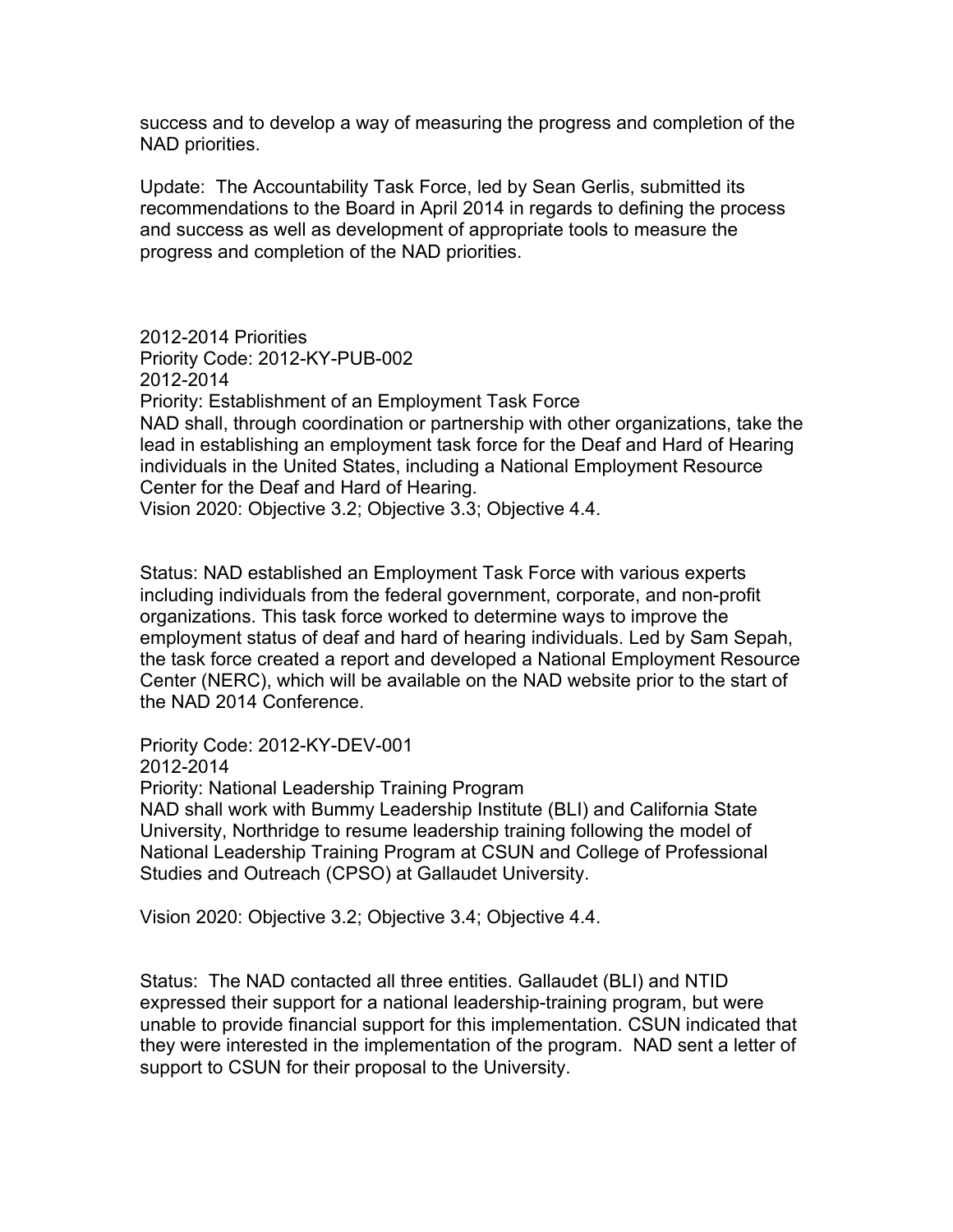Priority Code: 2012 KY-PUB-014 2012-2014 Priority: Mental Health Services NAD shall research and develop a tool kit for state associations, affiliates, and allies as well as place a call to action for full-time Mental Health Services Coordinators for the Deaf/Hard of hearing in each state. Vision 2020: Objective 1.3.

Status: NAD assigned this task to the Public Policy Committee's Mental Health Expert Group, led by John Gournaris. This group developed a position statement as well as a model bill to establish this position, so that each state can use this toolkit to create a bill. This will be shared with state associations to pursue.

Priority Code: 2012-KY-PUB-001 2012-2014 Priority: Legislative Training NAD shall make it a priority to institute a training program in the legislative process, legislative priorities and legislative relationship building for state associations and members. Vision 2020: Objective 3.2; Objective 3.4; Objective 4.4.

Status: The NAD Headquarters has implemented a fee-for-service legislative training program, led by Kim Bianco Majeri, for state associations to use at their discretion, as well as an ongoing legislative monitoring / advocacy support system to use as needed.

Priority Code: 2012-KY-GOV-002 2012-2014 Priority: Restore State Association Coordinator NAD shall restore State Association Coordinator at HQ at any cost. Vision 2020: Objective 3.4; Objective 3.3; Objective 4.1; Objective 4.3.

Status: The NAD came up with an alternative solution to address this need due to limited funding availability to support a full-time position solely for state association coordination. The NAD hired Lizzie Sorkin as the Director of Communications, who is responsible for communicating current news and issues with State Associations with the support of Region Representatives. In addition, further support is provided through another recent hire, Kim Bianco Majeri, to be the NAD Legislative Affairs Coordinator. Her role is to keep an eye on legislative bills in states that may impact deaf people with respect to deaf education, deaf rights, and so forth. When bills like these arise, she will contact the NAD headquarters, which in turn will contact State Associations and work together to respond to the bill(s) appropriately with the support of both. The Region Representatives, the Director of Communications, and the Legislative Affairs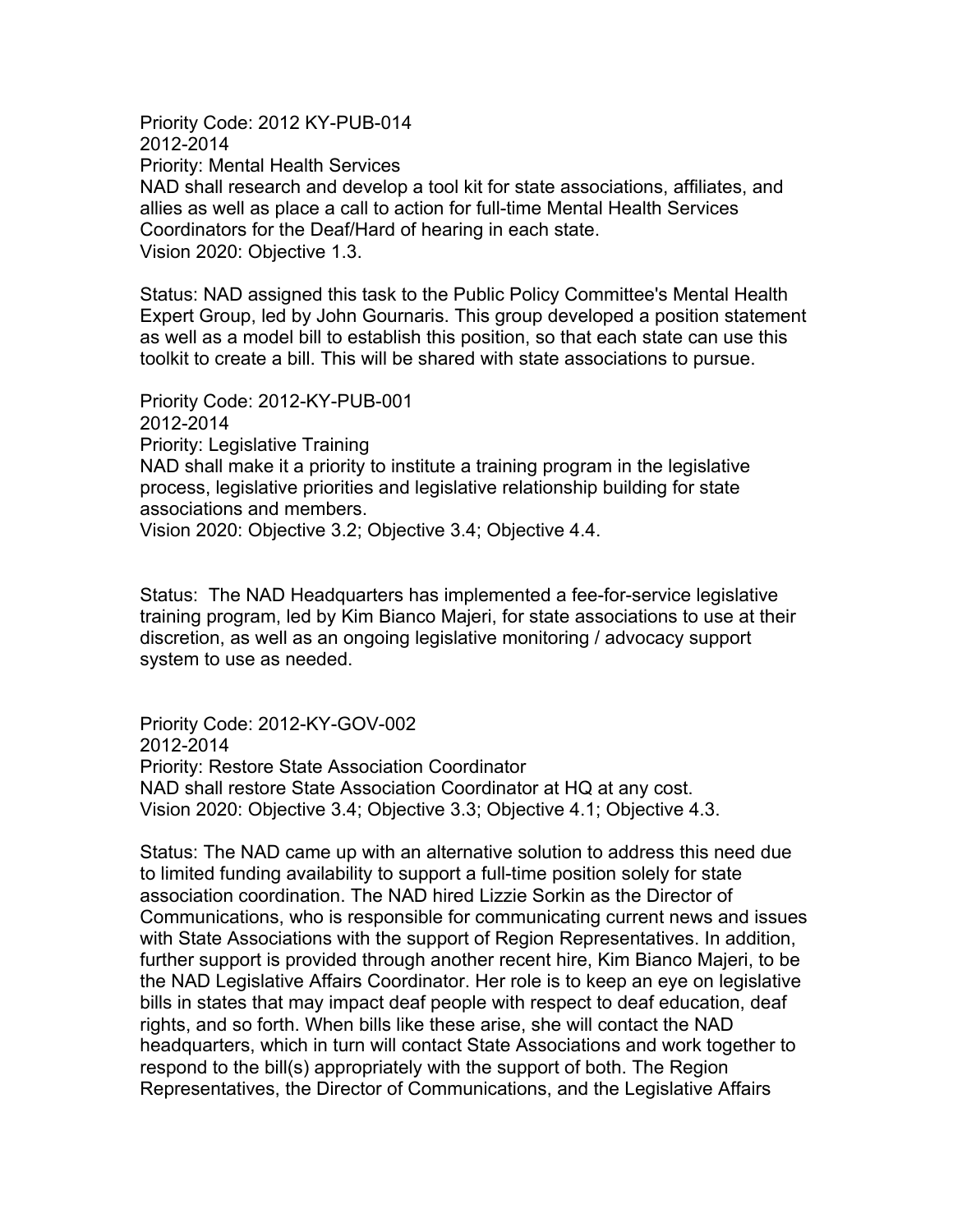Coordinator altogether fulfill the role of the former State Association Coordinator position.

Steering Committee Report (Kirsten Poston and Margie English) The steering Committee for 2012 Conference will continue to work to process new priority motions received for the 2014 conference up until June 30. Following June 30, President Wagner will appoint a new Steering Committee.

2014 Motions (Kirsten Poston and Margie English) Call for Conference priorities will be sent out following Rochester Board meeting. Proposed priorities deadline is May 1, 2014. Bylaws Proposed Amendments (Joshua Beckman)

2014 Conference Planning (Christopher Patterson)

Information on Workshops and registration are now on the NAD website.

Deadlines April 30:

- Review Schedule/Checklist (Christopher Patterson)
- Council of Representatives (insert final COR schedule)

Council of Representatives Schedule

• Board developed an action list of items to complete prior to NAD 2014 conference.

**Sunday, June 29**

1:00 - 5:00 pm NAD Pre-Conference Board Meeting

| <b>Monday, June 30</b><br><b>Session I &amp; II</b> | <b>Delegate Orientation</b>                                                                                  |
|-----------------------------------------------------|--------------------------------------------------------------------------------------------------------------|
| $8:00 - 9:30$ am                                    | Order of Georges/ettes Breakfast                                                                             |
| 10:00 am - 11:30 am                                 | Q & A Session for Delegates (OPTIONAL)                                                                       |
| 11:30 am - 1:00 pm                                  | Lunch (on your own)                                                                                          |
| $1:00 - 1:15$ pm                                    | Delegate Check In by Credentials Committee<br><b>Official Credentials Committee Report</b>                   |
| 1:15 - 1:30 pm                                      | President's Welcome Remarks                                                                                  |
| $1:30 - 3:30$ pm                                    | Diversity / Privilege Training                                                                               |
| $3:30 - 4:15$ pm                                    | Approval of 2012 Council of Representatives Minutes<br>Approval of Council of Representatives Standing Rules |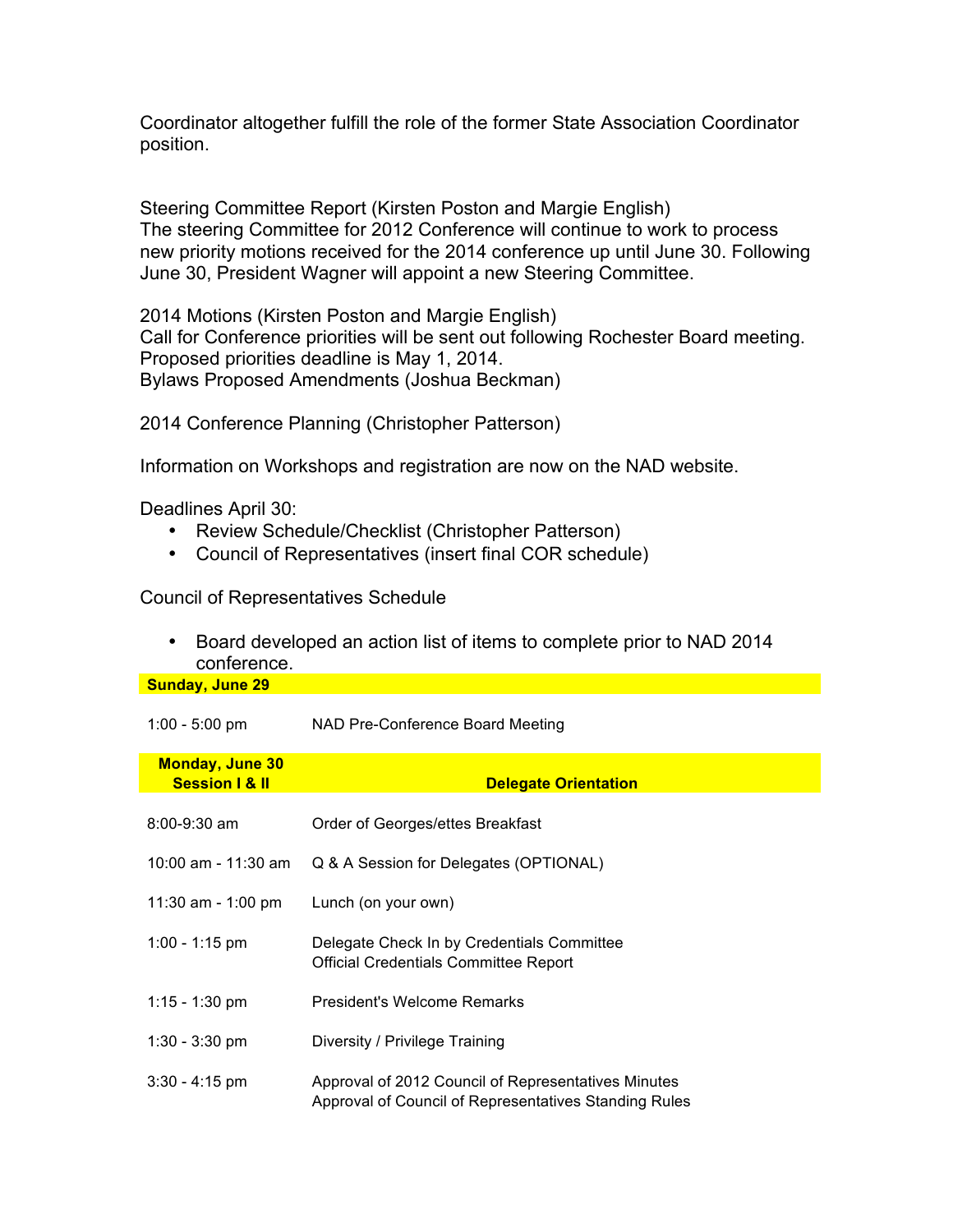|                                                 | Approval of Forum Standing Rules<br>Approval of Regional and Affiliate Caucus Standing Rules<br>Approval of Council of Representatives Agenda<br>Appointment of Conference Minutes Review Team<br>Appointment of Steering Committee |
|-------------------------------------------------|-------------------------------------------------------------------------------------------------------------------------------------------------------------------------------------------------------------------------------------|
| $4:15 - 4:30$ pm                                | <b>Parliamentary Procedure Review</b>                                                                                                                                                                                               |
| 4:30 PM                                         | Recess                                                                                                                                                                                                                              |
| 5:00-7:00 pm                                    | <b>Regional and Affiliate Caucuses</b><br>- State Association & Affiliate Highlights<br>- Preparation for COR action on motions and bylaws amendments                                                                               |
| 7:00-9:00 pm                                    | State Association/Affiliate Dinner (for designated representatives only)<br>(Dinner on your own for all others)                                                                                                                     |
| <b>Tuesday, July 1</b><br><b>Session III-IV</b> | <b>General Forum</b>                                                                                                                                                                                                                |
| $8:30 - 8:45$ am                                | Delegate Check In by Credentials Committee<br>Official Credentials Committee Report                                                                                                                                                 |
| $8:45 - 9:15$ am                                | Welcome and Introductions<br>Award Presentation(s)                                                                                                                                                                                  |
| $9:15 - 9:45$ am                                | State of the NAD                                                                                                                                                                                                                    |
| $9:45 - 10:30$ am                               | <b>Strategic Team Reports</b><br>- Diversity<br>- Education<br>- Youth<br><b>Standing Committee Reports</b><br>- Finance<br>- Governance<br>- Membership<br>- Public Policy<br>- Development                                        |
| 10:30 - 11:00 am                                | Steering Committee Report on Proposed Priorities (Motions)                                                                                                                                                                          |
| 11:00 am - 12:00 pm                             | General Forum (Discuss Top 20 Priorities and Bylaw Amendments) -<br>OPEN TO ALL NAD MEMBERS                                                                                                                                         |
| 12:00 PM                                        | Lunch Break (on your own)                                                                                                                                                                                                           |
| $1:30 - 3:00$ pm                                | General Forum (continued OPEN TO ALL NAD MEMBERS)                                                                                                                                                                                   |
| 3:00 PM                                         | Recess for the Opening Ceremonies                                                                                                                                                                                                   |
| 5:00 pm-9:00 pm                                 | Opening Ceremonies (includes Dinner)                                                                                                                                                                                                |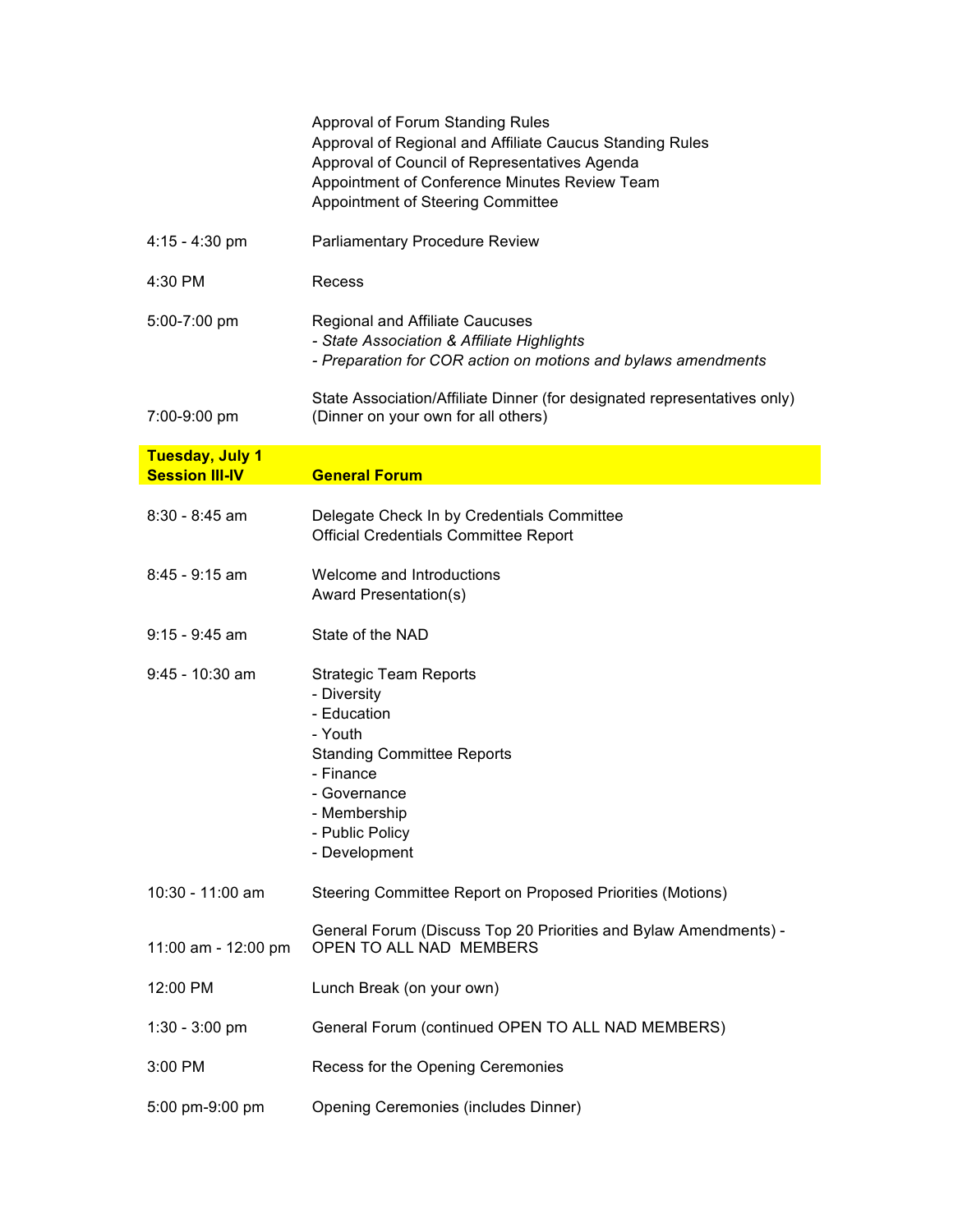| 9:00-10:00 pm                                | Regional and Affiliate Caucuses (Optional)<br>- State Association & Affiliate Highlights<br>- Preparation for COR action on motions and bylaws amendments |
|----------------------------------------------|-----------------------------------------------------------------------------------------------------------------------------------------------------------|
| <b>Wednesday, July 2</b><br><b>Session V</b> | <b>Vote on Priority Proposals and Bylaws Amendments</b>                                                                                                   |
| 8:30 - 8:45 am                               | Delegate Check In by Credentials Committee<br><b>Official Credentials Committee Report</b><br><b>Award Presentation(s)</b>                                |
| 8:45 - 11:30 am                              | Bylaw Amendments Discussion and Vote                                                                                                                      |
| 11:45 am - 1:15 pm                           | <b>GLBT Luncheon</b>                                                                                                                                      |
| 1:30 pm - 1:45 pm                            | Delegate Check In by Credentials Committee<br><b>Official Credentials Committee Report</b><br>Award Presentation(s)                                       |
| 1:45 - 2:45 pm                               | NAD Board Officer Candidate Presentations                                                                                                                 |
| $2:45 - 4:00$ pm                             | Discussion on Priorities and Resolutions as sent to COR by General<br>Forum<br>Priorities and Resolutions Vote (Top 5 priorites)                          |
| 4:00 PM                                      | Recess                                                                                                                                                    |
| 4:45 pm - 5:45 pm                            | <b>Regional and Affiliate Caucuses</b><br>Presentation by Official Candidates for NAD Board Regional<br><b>Representatives Postitions</b>                 |
| 5:45 pm - 7:00 pm                            | Dinner on your own                                                                                                                                        |
| 7:00 - 9:00 pm                               | Community Forum (Open to all Members)                                                                                                                     |
| 9:00 pm - midnight                           | <b>GLBT Drag Bingo</b>                                                                                                                                    |
| <b>Thursday, July 3</b><br><b>Session VI</b> | <b>Elections</b>                                                                                                                                          |
|                                              |                                                                                                                                                           |
| 7:00 - 8:30 am                               | <b>Gallaudet Breakfast</b>                                                                                                                                |
| $8:30 - 8:45$ am                             | Delegate Check In by Credentials Committee<br><b>Official Credentials Committee Report</b><br>Award Presentation(s)                                       |
| 8:45 - 11:30 am                              | Continued discussion on Priorities and Resolutions as sent to COR by<br><b>General Forum</b>                                                              |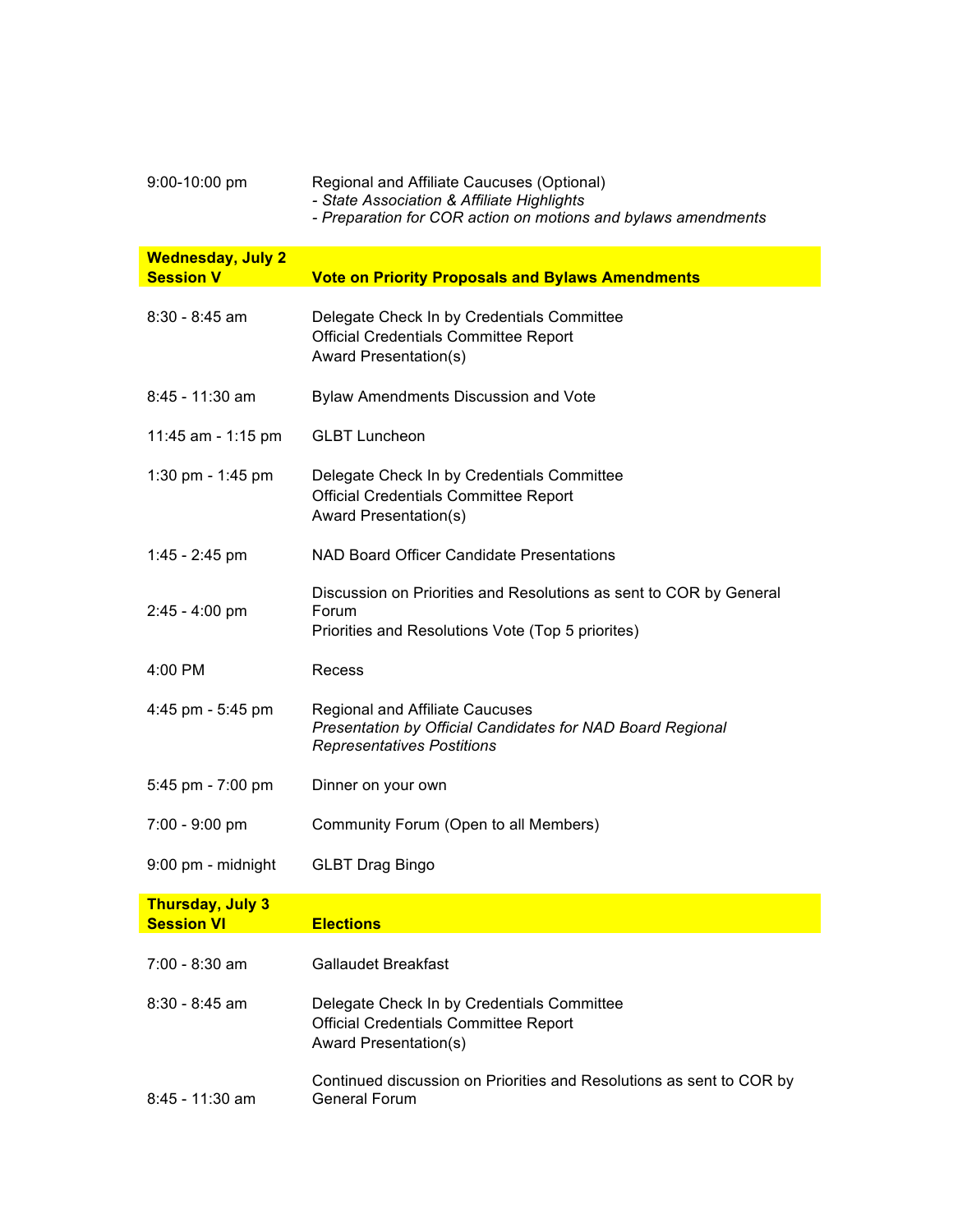|                         | Priorities and Resolutions Vote (Top 5 priorites)                                                                                                                       |
|-------------------------|-------------------------------------------------------------------------------------------------------------------------------------------------------------------------|
| 11:30 AM                | Adjournment                                                                                                                                                             |
| 11:45 am-1:15 pm        | Youth Luncheon                                                                                                                                                          |
| 1:30 pm-4:00 pm         | <b>Elections Committee Report</b><br>Election of Officers and Regional Representatives<br>Oath of Office for 2014-2016 NAD Board of Directors                           |
| 4:15 pm-5:15 pm         | <b>Regional and Affiliate Caucus</b><br><b>State Legislation Advocacy Presentation</b><br>Selection of State Association/Affiiliate Committee (SAAC)<br>Representatives |
| 5:15 pm - 8:00 pm       | Dinner on your own                                                                                                                                                      |
| 8:00 pm-10:00 pm        | <b>College Bowl Finals</b>                                                                                                                                              |
| <b>Friday, July 4</b>   |                                                                                                                                                                         |
| $7:00$ am-8:30 am       | RIT / NTID Breakfast                                                                                                                                                    |
| 11:45 am-1:15 pm        | Senior Citizens Luncheon                                                                                                                                                |
| 4:45-5:45 pm            | Regional and Affiliate Caucus (Optional)                                                                                                                                |
| 7:00 - 11:00 pm         | Panoramic Fireworks Bash & Live Auction (Dinner included)                                                                                                               |
| <b>Saturday, July 5</b> | <b>ASL Festival</b>                                                                                                                                                     |
| All Day                 | ASL Festival hosted by Georgia Association of the Deaf                                                                                                                  |
| 7:00 - 11:00 pm         | Youth Ambassador Competition                                                                                                                                            |
| <b>Sunday, July 6</b>   |                                                                                                                                                                         |
| 9:00 am - 12:00 pm      | Post-Conference Board Meeting (Outgoing and Incoming Board<br>Members)                                                                                                  |

Work Session/ Video Projects (Board)

President Wagner concludes meeting at 5:00 pm Friday, April 4, 2014

President Wagener convenes meeting at 10:11 am Saturday, April 5, 2014. Board Members Present: Chris Wagner, President; Melissa Draganac-Hawk, Vice-President; Kirsten Poston, Secretary; Philippe Montalette, Treasurer; Steve Lovi, Region I Representative; Richard McCowin, Region II Representative;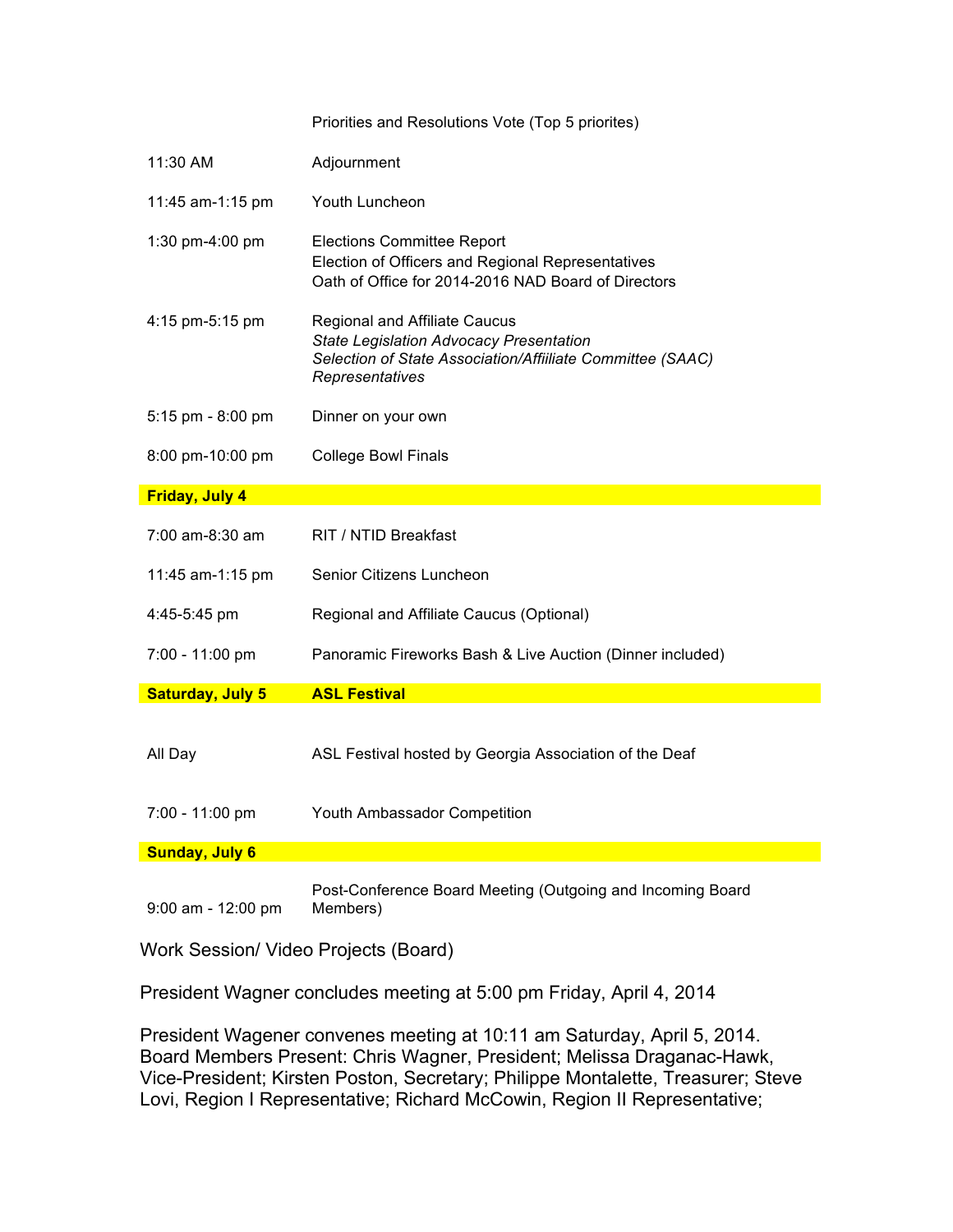Jenny Buechner, Region II Representative; Christopher Patterson, Region III Representative; Larry Evans, Region III Representative; David Reynolds, Region IV Representative; Joshua Beckman, Appointed Board Member; & Howard Rosenblum, Chief Executive Officer and Ex Officio.

Board members absent: Julie Rems-Smario, Region IV Representative; Margie English, Region I Board Representative

NAD Staff in Attendance: Lizzie Sorkin

Saturday, April 5 Visitors in Attendance: Bryan Doane, Gary Meyers

Board went into executive session at 10:13 am.

Board came out of executive session 10:33 am

Section Updates

GLBT (Steve Lovi and Christopher Patterson)

Paterson and Lovi worked with the Section. Section Chair Larry Devenny has announced his resignation. A replacement is being sought out. NAD will ask Glenn Cooper if she is interested in serving as Section Chair. Lovi will send out an email asking for volunteers for the GLBT luncheon at the NAD conference. They will also send out an e-mail asking for volunteers for a chair. There are 29 members of the GLBT Sections.

Interpreters (Christopher Patterson)

Patterson will work with the Interpreter Section to prepare them for the conference.

Deaf History and Culture (Richard McCowin)

McCowin will work with the Deaf History and Culture Section to prepare them for the conference.

Senior Citizens (Larry Evans)